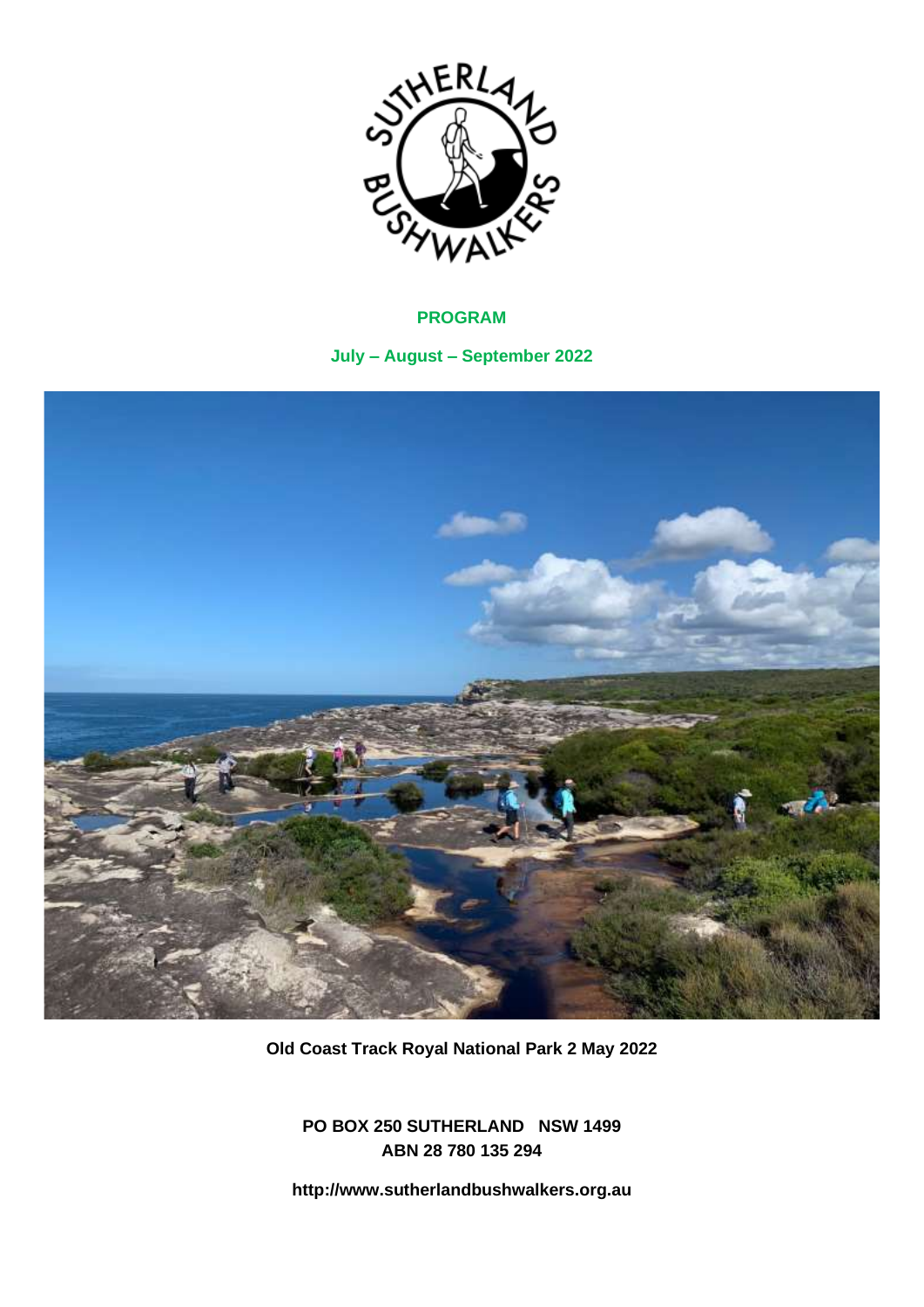# **INTRODUCTION**

Sutherland Bushwalkers Club provides opportunities for safe bush sports activities. Membership is open to all 18 years of age and over and currently stands at approx. 350 members. The club meets on the last Wednesday of each month (except Jan and Dec) at the Sutherland Council Stapleton Avenue Community Centre, cnr. Stapleton Ave & Belmont St, Sutherland at **7.00 pm**. For membership enquiries and/or further information, see the club's website or email us at **[info@sutherlandbushwalkers.org.au](mailto:secretary@sutherlandbushwalkers.org.au)**

# **BOOKINGS**

**It is imperative that bookings are made directly with the Activity Organiser**. At least 4 days' notice for oneday activities and 10 days for o/night activities should be given if you wish to participate. Frequently there is a limit on the number of people, so it is best to book early. Visitors are welcome on activities if the Activity Organiser agrees.

# **MEETING AND DEPARTURE TIMES**

The time and conditions for meeting and departing cannot be extended to wait for those who are late. If you find that you are not able to attend, please advise the Activity Organiser immediately. This may allow another person to attend when numbers are limited.

## **TRANSPORT**

Car pooling is an option and the costs are shared between the passengers. The following formula is suggested: calculate contribution of each person by doubling the cost of fuel and dividing by the number of occupants, including the driver, and share equally any additional costs, eg entrance fees, road tolls etc. **GRADES**

**One day walks**: Start with a Grade 1 or grade 2 walk if you haven't been on a full day bushwalk before. Start with a Grade 3 walk if you have some experience.

**O/night walks:** These require more experience and fitness than day walks of an equivalent grade so try some day walks of a higher grade before attempting an o/night walk.

**All activities**: Grading is subjective and cannot take into account all possible factors so if you are uncertain about the grade, the experience and fitness required or the terrain, ask for advice. Club activities are generally graded on a scale of 1 to 6: **On an activity Graded 4 or above you could encounter off track sections and/or exposed areas at any time. Some activities come with more risk than others. An Activity Organiser may exclude any participant who may have difficulty completing the planned activity.**

**Easy (1)** Opportunity for large number of walkers, including those with reduced walking ability to walk on wellmarked and even tracks. Tracks are man-made and may have a few steps. Should not be steep. Suitable for beginners. Distance should not exceed 10 km.

**Easy/Medium (2)** Easy walk, mostly on tracks of low gradient. Opportunity to walk easily in natural environments on well-marked tracks. Tracks should not be steep. Distance should not exceed 15 km.

**Medium** (**3**) Some hilly sections &/or rougher terrain. Opportunity to walk on defined and distinct tracks, with some steep sections you will require a reasonable level of fitness. Distance should not exceed 20 km.

**Medium/Hard** (**4**) Steeper, rougher terrain & may have off-track sections (up to 50% or more, depending on terrain) or a longer distance track walk. Opportunity to explore and discover relatively undisturbed natural environments, mostly along defined and distinct tracks. Tracks can be steep. There may be short sections of rock scrambling involved. Activity Organisers should have map reading abilities and/or the ability to use a compass. Distance depends on circumstances. Not suitable for beginners.

**Hard** (**5-6**) Strenuous walking over difficult terrain, much of which can be unfamiliar. Only suitable for fit and experienced walkers possessing navigation skills. Many people who haven't walked off-track before find these walks extremely difficult.

The descriptions above refer only to bushwalking trips. Where these grades are applied to other activities (eg cycling), the descriptions no longer apply but a similar level of fitness and experience is required. More information is available on our web site.

# **SAFE BUSHWALKING, SEARCH AND RESCUE**

# **Safety Before and After Your Activity**

**Participants:** Leave a description of activity with a friend or authority and advise them when you are expected to return. Leave the name and a contact number of the Activity Organiser or a Club Committee Member in case they have any concerns. On your return let your contact know you are back. It is recommended to carry a Personal Emergency Information Sheet, available on the club website.

**Activity Organisers and Participants**: Consider carrying a PLB (personal locator beacon). PLB's are used for serious emergencies or life-threatening situations.

In the event of being lost or a medical incident first call is to **Emergency services on Triple Zero 000** The Emergency Services will initiate [NSW SES BSAR \(NSW SES Bush Search and Rescue\),](http://www.bsar.org.au/) which is a specialist unit of the SES, if required.

**Handy App for All:** The Smartphone App *Emergency +* uses GPS functionality built into smart phones to help a Triple Zero (000) caller provide location details required to mobilise emergency services. *Emergency+* also includes SES and Police Assistance Line numbers as options, so that non-emergency calls are made to the most appropriate number.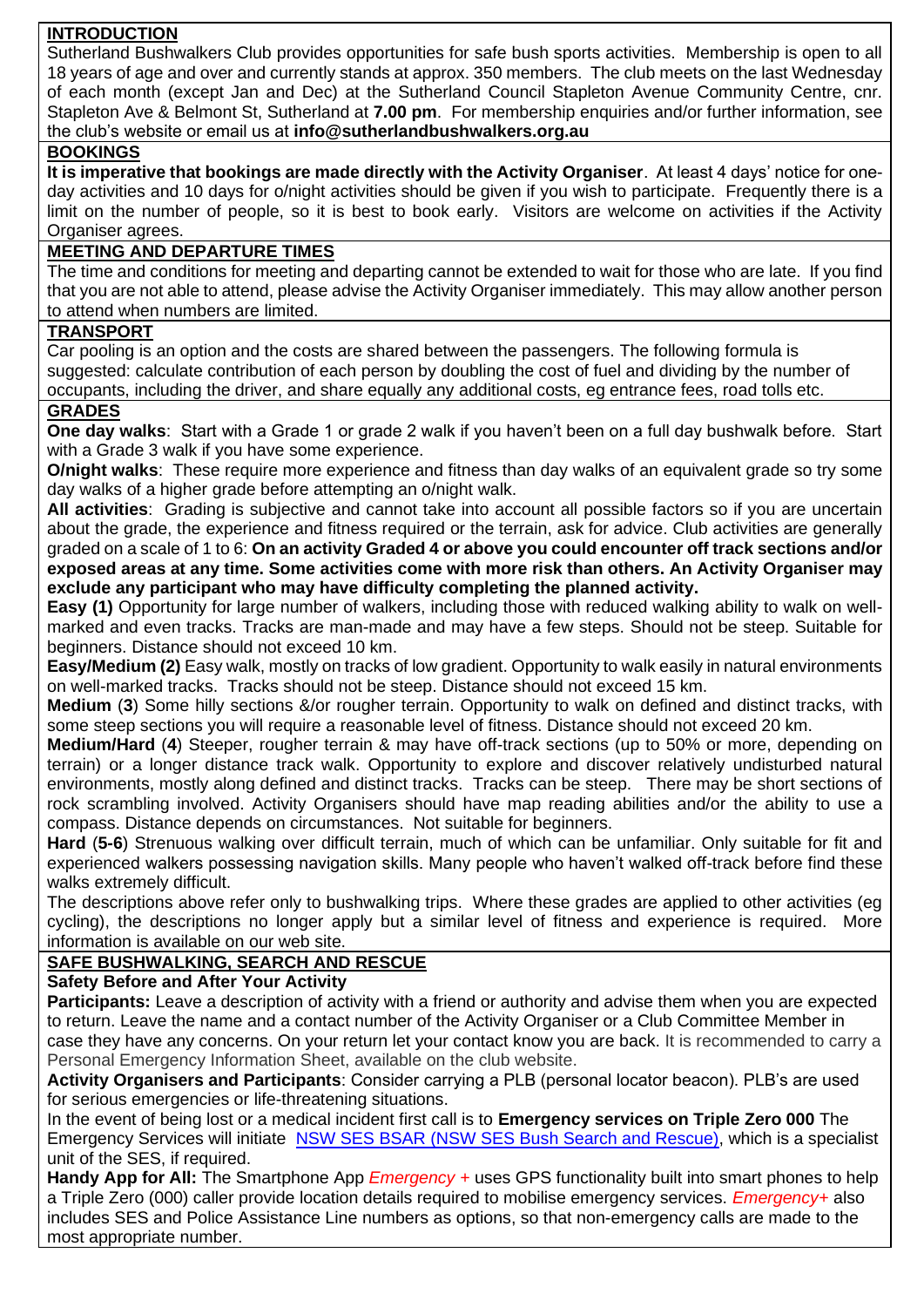## **TRIP REPORT**

All Activity Organisers must complete a Trip Report and a Risk Waiver form for the activity. Forms can be downloaded from the Club's website . These must be sent to the Club Secretary (address on form).in a timely manner after the activity.

# **EQUIPMENT**

On camping activities provide your own camping equipment or arrange to share. Activity Organisers will advise on required equipment. Beginners are advised not to buy expensive equipment without advice. Club equipment including camping gear, backpacks and safety equipment are available for loan. For further informastion on equipment contact the Equipment Officer (contact details at the end of the program). The club has two personal locator beacons (PLB) for use on activities. PLBs are also available from some Police Stations, Visitor Information Centres and NPWS Offices.

# **GUIDELINES FOR PARTICIPANTS ON CLUB ACTIVITIES**

- 1 Please adhere to all the current club COVID-19 guidelines available via our website homepage.
- 2 Ensure you are fit enough for the degree of difficulty of the trip. If in doubt, discuss it with the Activity Organiser prior to the trip.
- 3 Carry sufficient water for conditions of the trip generally a minimum of 1 or 2 litres, or more in hotter conditions.
- 4 Ensure you are suitably equipped including personal medication, first aid kit, sunscreen, hat, food (bring some spare food in case the trip is delayed due to unforeseen circumstances), rain gear, whistle, torch & appropriate clothing & footwear. A map & compass may also enhance your enjoyment of the trip. Some activities, such as cycling, require special equipment, eg bright clothing, helmet, pump, spare tube & tools.
- 5 Follow instructions. The Activity Organiser has your welfare at heart. Be courteous, co-operative and helpful to others in the group.
- 6 You should not leave the activity unless pre-arranged, but if it is necessary, you must advise the Activity Organiser and, if requested, sign off on the attendance list. The Activity Organiser may decide to send someone to accompany you.
- 7 Do not allow yourself to become separated from the group. If experiencing difficulty such as pace, blisters or shortage of water, advise the Activity Organiser immediately. Participants should maintain a line of sight with people in front & behind them. If nature calls, leave your pack on the track to indicate your intentions.
- 8 Ensure there is sufficient space between yourself and the person in front so that branches flicking back do not injure you.
- 9 Do not proceed past track junctions until advised to do so.
- 10  $\vert$  Do not fall behind the person appointed "tail" for any reason without advising the "tail".
- 11 Ensure the Activity Organiser is aware that you have made it to the end of the activity.
- 12 | Ensure all vehicles start before leaving for home.
- 13 Thank the Activity Organiser & bring a sense of humour & adventure. The Activity Organisers are all volunteers, so please remember to be patient and kind.
- 14 All participants share responsibility (or are prepared to) for the orderly conduct and safety of any club activity in which they participate. This extends to helping others in an emergency. Peer activities are activities where no instructional or guiding structure exists and it is the responsibility of each participant to ensure the suitability of their equipment and themselves for the activity. All kayaking and canoeing activities are peer activities.

# **NEW ACTIVITY ORGANISERS, NEW ACTIVITIES AND THE NEXT PROGRAM**

We are always in need of more Activity Organisers, new activities and new ideas. If you have any suggestions or would like to contribute to the program, contact the Program Secretary

The program activities can also be viewed in the members area of the club website. For security purposes names and phone numbers are deleted on the public version.

# **PERSONAL ACCIDENT INSURANCE**

Financial club members are covered under blanket insurance policies taken out by Bushwalking Australia Inc. The Personal Accident Insurance covers some out of pocket expenses. The policies cover activities undertaken in Australia and New Zealand if those activities are included in our activity program. Additional club activities will only be covered if details of the activity are given to a committee member by email, or in writing prior to the start of the activity. Members participating in activities run by other clubs that are members of a body included in the blanket insurance, will be covered. Activity Organisers should report all incidents involving injury in the Post Trip Incident Report section of the Trip Report.

**Lodging a claim:** information and forms are available from

http://www.bushwalkingaustralia.org/insurance/accident-insurance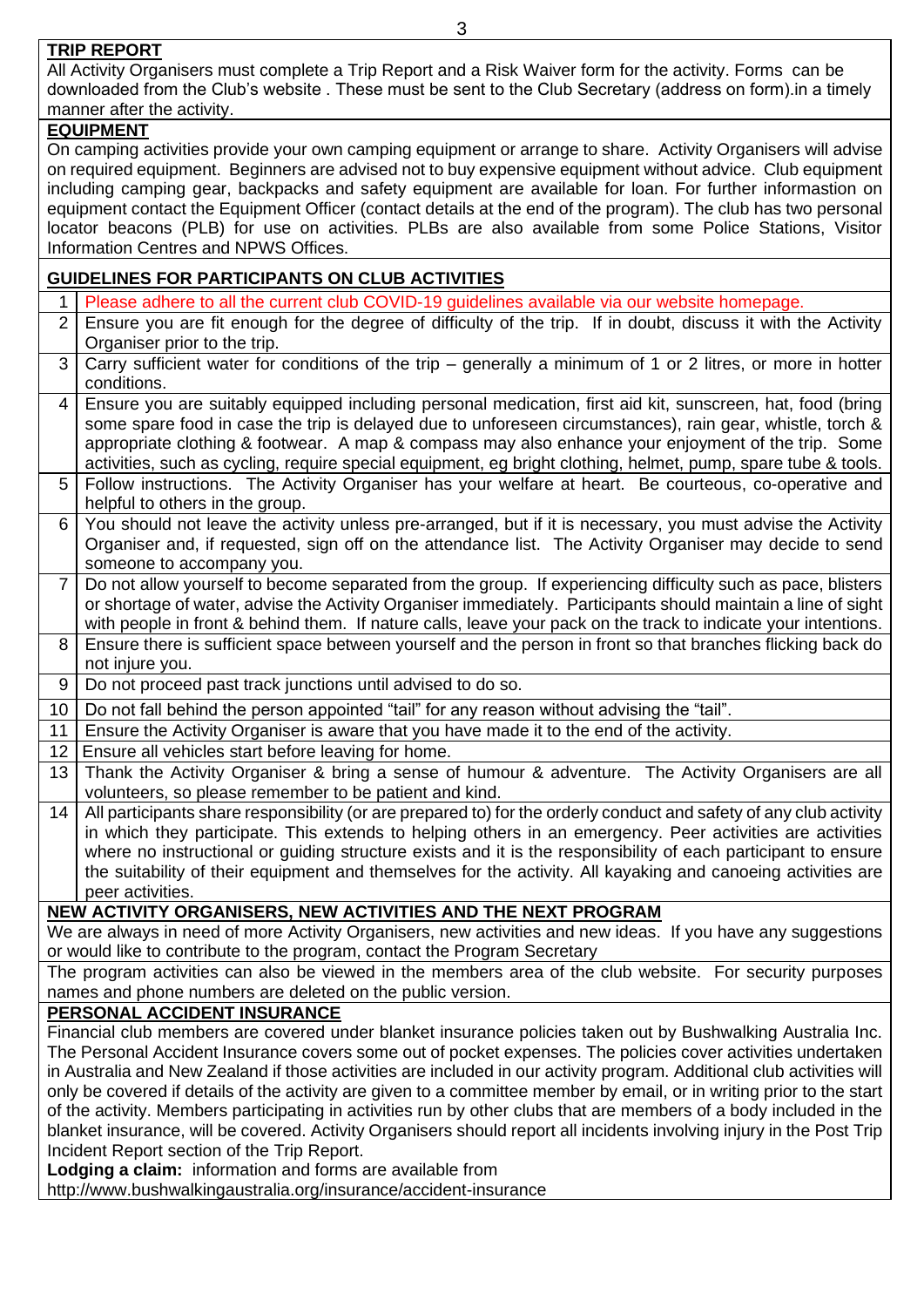## 4

#### **LATE PROGRAM CHANGES OR NEW ACTIVITIES Email alerts for Late Changes, Cancellations, New Activities SEND AN EMAIL TO: [info@sutherlandbushwalkers.org.au](mailto:info@sutherlandbushwalkers.org.au)**

**WEATHER ALERT**

**Activity Organisers check websites before your activity, you may need to go to an alternative plan. Websites: National Parks alerts for park closures, BOM (bureau of meteorology) for weather alerts, Fires Near Me for fire warnings.**

#### **JULY 2022**

#### **FOR INFORMATION ABOUT ACTIVITIES LISTED IN THIS PROGRAM EMAIL info@sutherlandbushwalkers.org.au**

| Fri 1             | $\mathbf{3}$   | <b>CYCLE- TEMPE TO DRUMMOYNE</b>                                                               |
|-------------------|----------------|------------------------------------------------------------------------------------------------|
| July              |                | Meet at Tempe for a 10.00am start and this ride we will stop for lunch at Petersham for        |
|                   |                | Malaysian Street Food then back to Tempe                                                       |
|                   |                | to finish the ride. Mostly on cycleway and a few roads. Limit of 8 Riders                      |
| Sat 2             | $\mathbf{3}$   | <b>CYCLE- TEMPE to BARANGAROO</b>                                                              |
| July              |                | Tempe to Barangaroo and Walsh Bay for morning tea on the wharf. Returning to Tempe via         |
|                   |                | the fish markets, Redfern and Sydney Park. Some road riding but fairly safe and quiet. About   |
|                   |                | 40m.                                                                                           |
| Sun <sub>3</sub>  | $\mathbf{3}$   | <b>COASTAL WALK-KIAMA to GERRINGONG</b>                                                        |
| July              |                | A winters walk along the cliff tops to spot some whales. With a short train ride back to the   |
|                   |                | cars. 13km                                                                                     |
| Mon 4             | $\mathbf{2}$   | ADOPT-A-TRACK WORK-- ROYAL NATIONAL PARK                                                       |
| July              |                | We will be using secateurs and bush saws to clear walking tracks to make them more             |
|                   |                | navigable & comfortable to walk on. There are always plenty of jobs to be done on our track    |
|                   |                | days, large & small - something for everyone. Tools & gloves supplied. We have cleared 7       |
|                   |                | track over the past 5 years - we will be re-visiting these to do some maintenance. The tracks  |
|                   |                | we have cleared are generally all in good condition. Our aim will be to do a 'walk through' of |
|                   |                | the tracks and clear any obstructions and any re-growth. We should be able to make this a      |
|                   |                | combination of work & fun, as most of the hard toil has already been done!                     |
| Wed 6             | $3\phantom{a}$ | <b>BUSHWALK- ROYAL NATIONAL PARK</b>                                                           |
| July              |                | Garrawarra Farm to Garie Beach and return via a lovely unnamed ridge, and a reasonable         |
|                   |                | track to our cars. Hopefully we will be able to spot some whales in their migration north, the |
|                   |                | largest mammals migration in the world. Stunning views of Tasman sea. Approx 10 kms,           |
|                   |                | moderate pace with plenty of time to enjoy.                                                    |
| Wed 6             | $\mathbf{3}$   | <b>WHALE WATCHING WALK - KURNELL TO CRONULLA</b>                                               |
| July              |                | Peak whale season is late June/early July. Catch the 987 bus from Cronulla Station to          |
|                   |                | Kurnell. Walk the Polo Street trail to Cape Solander. Around the cliffs to Boat Harbour Shore  |
|                   |                | Bird Reserve and on to Cronulla Beach. Around 13 km.                                           |
| Thur <sub>7</sub> | $\mathbf{2}$   | <b>MORNING WALK RNP- BUNDEENA TO JIBBON HEAD LOOP</b>                                          |
| July              |                | This walk starts and ends at the Bundeena Ferry Wharf. We will walk through Bundeena           |
|                   |                | township to Jibbon Beach, then visit the Jibbon Head Aboriginal engravings and other points    |
|                   |                | of interest on the Jibbon Head circuit before returning to Bundeena township. If we're lucky,  |
|                   |                | we might spot some whales from the headland and clifftops. There will be a mix of walking      |
|                   |                | on roads, bush tracks, sandy beaches and fire trails. Optional coffee at Bundeena after the    |
|                   |                | walk. Approx 6-7km.                                                                            |
| Sat 9             | $\mathbf{3}$   | <b>CYCLE- TEMPE to RIVERWOOD WETLANDS</b>                                                      |
| July              |                | Tempe to Riverwood wetlands via dedicated cycleway and quiet back streets. Then on             |
|                   |                | through Riverwood to Oatley and across the bridge back into the Shire. 40 km                   |
| <b>Mon 11</b>     | $\mathbf{3}$   | <b>COASTAL WALK- BONDI to MALABAR</b>                                                          |
| July              |                | Just an excuse to enjoy the winter sunshine and get in a few steps and look for whales on      |
|                   |                | this stunning coastal walk.19km                                                                |
| Tue 12            | $\mathbf{2}$   | <b>WHALE WATCHING FROM KURNELL KAMAY NAT PARK</b>                                              |
| July              |                | Walk from Kurnell visitor centre to Cape Solander watch for whales heading north. Walk         |
|                   |                | through bushland via Yena and Muru tracks. Bring binoculars. 4 km                              |
|                   |                |                                                                                                |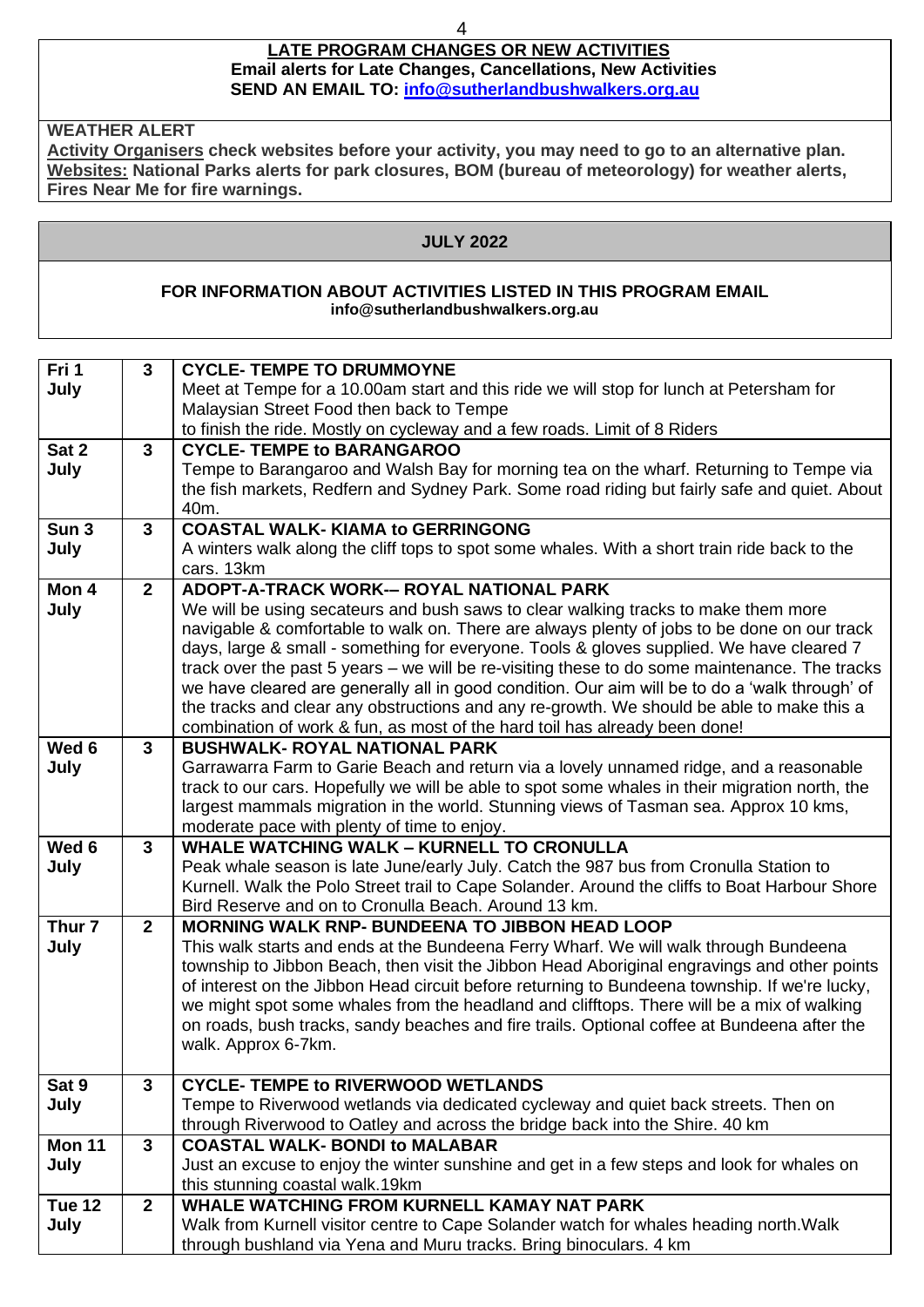|                         |                | 5                                                                                                                                                                                           |
|-------------------------|----------------|---------------------------------------------------------------------------------------------------------------------------------------------------------------------------------------------|
| <b>Wed 13</b><br>July   | 4              | <b>BUSHWALK- Royal Nat Park</b><br>Loftus to Bundeena. A long day, but plenty to see; Loftus, Winifred Falls, Anice Falls,                                                                  |
|                         |                | Costens Point, Red Jacks Point, Maianbar then Bundeena for the ferry home. Checkout the<br>Anice Falls Track - beautifully maintained by our Club under our Adopt-A-Track Project. 22       |
|                         |                | km                                                                                                                                                                                          |
| Thur 14                 | $3\phantom{a}$ | <b>KAYAK - LOCAL WATERWAYS</b>                                                                                                                                                              |
| July                    |                | Meet at various places in the Shire or nearby at 8.30 & return by noon. Contact a few days<br>before the event to confirm starting point. PFD compulsory, no sit ons please. This is a peer |
|                         |                | activity                                                                                                                                                                                    |
| <b>Fri 15</b>           | $\overline{2}$ | <b>BUSHWALK- ROYAL NATIONAL PARK</b>                                                                                                                                                        |
| July                    |                | Bundeena to Little Marley. Starting from Beachcomber Ave Bundeena following the Coast                                                                                                       |
|                         |                | track to Marley Beach then around to Little Marley. Moderately undulating, all on track with<br>some beach walking. Return same way. Approx 12.5 km                                         |
| <b>Fri 15</b>           | $\mathbf{3}$   | <b>CYCLE- PADSTOW to CANLEY VALE</b>                                                                                                                                                        |
| July                    |                | Padstow to Canley Vale for Vietnamese lunch. Meeting at my house through parklands and                                                                                                      |
|                         |                | a few quiet roads and cycle paths to a Vietnamese restaurant. Return the same way back to<br>Padstow. Limit 8 riders. 40km                                                                  |
| <b>Sat 16</b>           | $\mathbf{3}$   | CYCLE-TEMPE- ROZELLE_ DRUMMOYNE                                                                                                                                                             |
| July                    |                | Tempe to Rozelle and Drummoyne and the Bay Ride via cycleways and quiet roads.                                                                                                              |
|                         |                | Returning to Tempe via the Greenway on cycleway and quiet(ish) roads through Dulwich Hill                                                                                                   |
|                         |                | and Marrickville. Approx 40 km                                                                                                                                                              |
| <b>Mon 18</b><br>July-1 | $\mathbf{3}$   | <b>BUSHWALK- WHITSUNDAY ISLANDS</b><br>7 nights camping on Whitsunday & South Molle Islands then 2 night Conway Circuit                                                                     |
| Aug                     |                | backpack. TRIP FULL                                                                                                                                                                         |
| <b>Wed 20</b>           | 3/4            | <b>BUSHWALK- Georges River Nat Park</b>                                                                                                                                                     |
| July                    |                | Sandy Point to Mill Creek. Sandy Point, Parkesvale, Mill Creek. A look at a lovely local park.                                                                                              |
|                         |                | Visit the site of Parkesvale, a 'Pleasure Ground' from 1900 and have a look at Mill Creek. 14<br>km                                                                                         |
| Thur <sub>21</sub>      | $3\phantom{a}$ | <b>MORNING WALK - PRINCE EDWARD PARK, WORONORA LOOP</b>                                                                                                                                     |
| July                    |                | This walk starts and ends at Prince Edward Park, Woronora. We will walk up the hill to                                                                                                      |
|                         |                | Sutherland, along the tracks behind the cemetery to Woronora Lookout (with great views                                                                                                      |
|                         |                | over the river), down the bush track beside Forbes Creek and back to the park. There will be                                                                                                |
|                         |                | a mix of bush tracks, paths and fire trails, with some steep sections. Optional coffee at<br>Woronora Boatshed after the walk. Approx 5-6km.                                                |
| <b>Sat 23</b>           | 3              | URBAN/ BUSHLAND WALK- HURSTVILLE TO OATLEY                                                                                                                                                  |
| July                    |                | Through Poulton Park to Oatley Park via hidden pockets of green space and bushland.                                                                                                         |
|                         |                | Approx 14km                                                                                                                                                                                 |
| <b>Sat 23</b><br>July   | $\mathbf{3}$   | <b>CYCLE- TEMPE to RUSHCUTTERS BAY</b><br>Tempe to Rushcutters Bay for morning tea overlooking the yachts. Mostly on cycleways and                                                          |
|                         |                | quiet roads. About 30km                                                                                                                                                                     |
| <b>Wed 27</b>           | $\mathbf{3}$   | <b>BUSHWALK- RNP -MAIANBAR</b>                                                                                                                                                              |
| July                    |                | Four Points Loop walk.- This walk follows the coastline of Port Hacking from Maianbar to the                                                                                                |
|                         |                | four points from Yenabilli Point to Costens Point and South-West Arm and then back to                                                                                                       |
|                         |                | Maianbar via the Bass Heights track which is closer to the road. Mostly on small local tracks.                                                                                              |
|                         |                | 12 km                                                                                                                                                                                       |
|                         |                |                                                                                                                                                                                             |

| Wed 27 July   |   | <b>GENERAL MEETING</b>                                                                             |
|---------------|---|----------------------------------------------------------------------------------------------------|
|               |   | Sutherland Community Centre, Stapleton Ave Sutherland 7pm. Speaker to be advised                   |
| Thur 28       | 3 | <b>KAYAK - LOCAL WATERWAYS</b>                                                                     |
| July          |   | Meet at various places in the Shire or nearby at 8.30 & return by noon. Contact a few days         |
|               |   | before the event to confirm starting point. PFD compulsory, no sit ons please. This is a peer      |
|               |   | activity                                                                                           |
| <b>Sat 30</b> | 3 | <b>CYCLE-16 FOOT SAILING CLUB TO DULWICH HILL</b>                                                  |
| July          |   | A flat ride with one hill up to Dulwich Hill (funny about that!) for take away coffee in Johnson   |
|               |   | Park or Sideways Cafe if numbers are smallish. About 40 km                                         |
| <b>Sat 30</b> | 5 | <b>FULL PACK WALK- BLUE MOUNTAINS NAT PARK</b>                                                     |
| to Sun        |   | Overnight: Narrow Neck, Golden Stairs, Ruined Castle, Off track descent with some loose            |
| 31 July       |   | rock to Cedar Creek. Follow Creek and camp before the Fire Trail. Explore side Creek and           |
|               |   | then join fire trail either via it or the main fire trail that crosses Cedar Creek. Walk up to the |
|               |   | end of Narrow Neck road and then follow the road back to the Golden Stairs. Extended off           |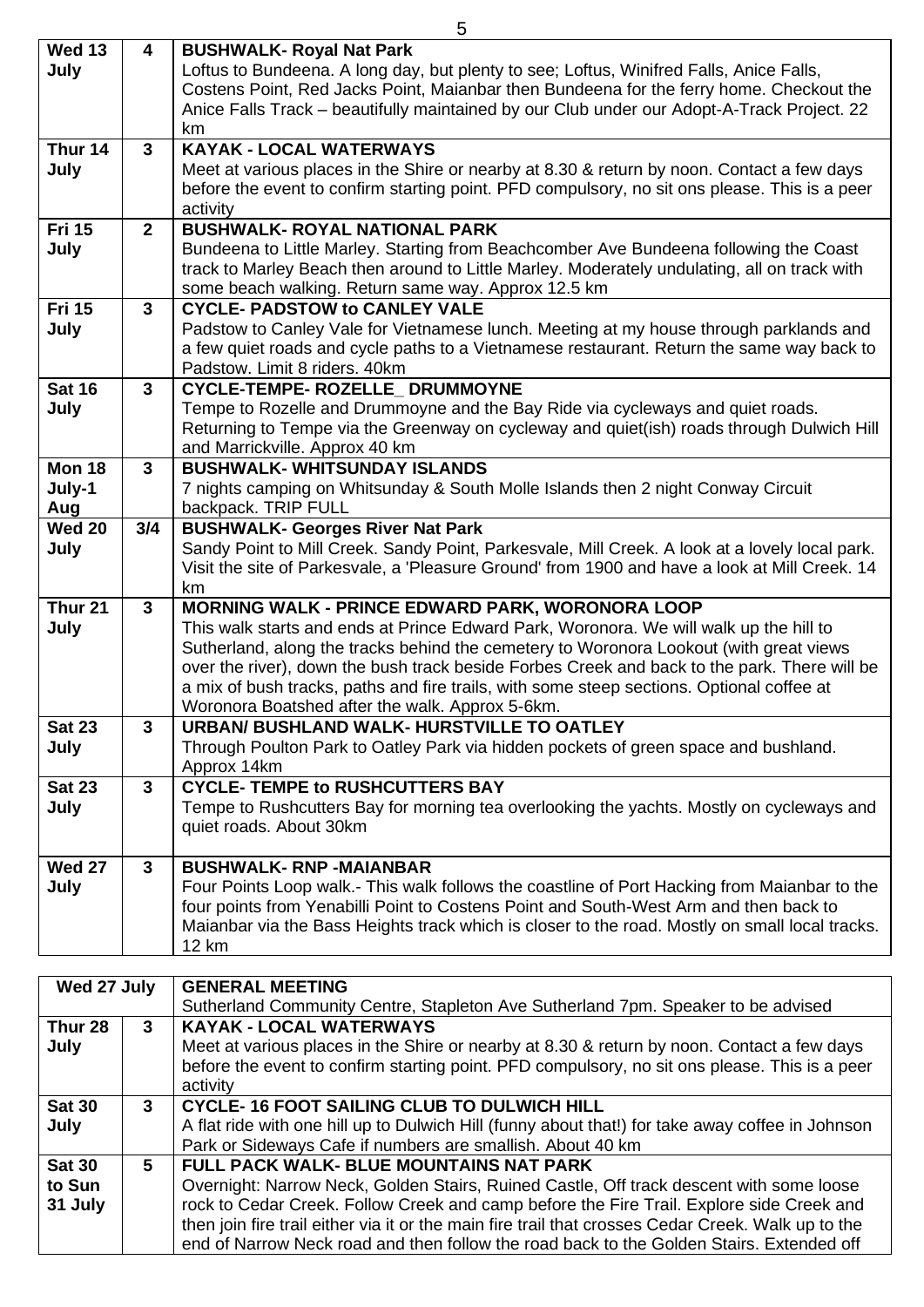| track walking and rock scrambling in Cedar Creek. A long fire trail walk along Narrow Neck.  |
|----------------------------------------------------------------------------------------------|
| Strongly advise against using walking poles given the terrain. Subject to tracks being open. |

# **AUGUST 2022**

| Wed <sub>3</sub> | $\overline{\mathbf{4}}$ | <b>BUSHWALK- HEATHCOTE NAT PARK</b>                                                             |
|------------------|-------------------------|-------------------------------------------------------------------------------------------------|
| Aug              |                         | Mt Westmacott & Yenga Cave. Waterfall to Lake Toolooma & Mt Westmacott, then on to              |
|                  |                         | Yenga Cave & Kingfisher Pool. Return via Bullawarring Track. Off track sections. Leader will    |
|                  |                         |                                                                                                 |
| Wed 3            | 2/3                     | supply morning tea. About 2 km off track. 10km<br><b>COAST WALK - RANDWICK - COOGEE - BONDI</b> |
|                  |                         | Catch the Train and Light Rail to Randwick then walk all downhill to Coogee Beach and           |
| Aug              |                         | follow the beautiful coast walk to Bondi Beach. Picnic lunch by the Sea. Catch the Bus to       |
|                  |                         | Bondi Junction and Train home. Around 8km.                                                      |
| Fri 5            | $\mathbf{3}$            | <b>BUSHWALK- WATERFALL TO ENGADINE</b>                                                          |
|                  |                         | Start at Waterfall Train Station & finish at Engadine Train Station                             |
| Aug              |                         | The walk follows a fire trail to Uloola Falls. A narrow track then leads to the junction of     |
|                  |                         | Kangaroo Creek and Engadine Creek, where an eroded rough track ascends the ridge to             |
|                  |                         | Engadine station. Roughly 18km. Names taken two weeks before the walk.                          |
| Sat 6            | 3                       | <b>CYCLE- TEMPE TO OLYMPIC PARK</b>                                                             |
| Aug              |                         | A nice safe ride along Cooks River cycleway with some road riding at the Homebush end.          |
|                  |                         | About 50km                                                                                      |
| Thur 11          | $\overline{3}$          | <b>BUSHWALK - OATLEY PARK</b>                                                                   |
|                  |                         | Walk around Oatley Park and Lime Kiln Bay Circuit, with some side trips. Start and finish at    |
| Aug              |                         | Oatley Park entrance. Approx 7-8 km.                                                            |
| <b>Sat 13</b>    | $\mathbf 0$             | <b>LEADERS LUNCH- A THANK YOU &amp; LEARNING EXPERIENCE</b>                                     |
| Aug              |                         | A thank you lunch and a sharing of ideas on what we all have experienced as leaders and         |
|                  |                         | how to support current and new leaders into the future. 12.00-3.00 Stapleton Rooms              |
|                  |                         | Sutherland (where the meetings are held) Catered.                                               |
|                  |                         |                                                                                                 |
| <b>Mon 15</b>    | $2^{\circ}$             | ADOPT-A-TRACK WORK-- ROYAL NATIONAL PARK                                                        |
| Aug              |                         | We will be using secateurs and bush saws to clear walking tracks to make them more              |
|                  |                         | navigable & comfortable to walk on. There are always plenty of jobs to be done on our track     |
|                  |                         | days, large & small - something for everyone. Tools & gloves supplied. We have cleared 7        |
|                  |                         | track over the past 5 years – we will be re-visiting these to do some maintenance. The tracks   |
|                  |                         | we have cleared are generally all in good condition. Our aim will be to do a 'walk through' of  |
|                  |                         | the tracks and clear any obstructions and any re-growth. We should be able to make this a       |
|                  |                         | combination of work & fun, as most of the hard toil has already been done!                      |
| <b>Mon 15</b>    | $\mathbf{3}$            | <b>KAYAK - LOCAL WATERWAYS</b>                                                                  |
| Aug              |                         | Meet at various places in the Shire or nearby at 8.30 & return by noon. Contact a few days      |
|                  |                         | before the event to confirm starting point. PFD compulsory, no sit ons please. This is a peer   |
|                  |                         | activity                                                                                        |
| <b>Wed 17</b>    | $\overline{\mathbf{4}}$ | <b>BUSHWALK- ROYAL NAT PARK</b>                                                                 |
| Aug              |                         | Forest Island, 3 (mini) peaks. Walk over Forest Island, also 2 nearby unnamed hills at the      |
|                  |                         | ends of Bola & Gomea Ridges. Interesting & seldom visited part of park. Mostly off track.       |
|                  |                         | 10km                                                                                            |
| Thur 18          | $\mathbf{3}$            | <b>MORNING WALK - RNP- AUDLEY TO GRAYS POINT LOOP</b>                                           |
| Aug              |                         | This walk starts and ends at Bus Stop Flat, Audley. You will need a National Parks              |
|                  |                         | day/annual pass to park in the Royal National Park. We will walk beside the Hacking River,      |
|                  |                         | then up the track to Grays Point, along Florence Parade Fire Trail to Bungoona Lookout and      |
|                  |                         | down the Honeymoon Track back to Bus Stop Flat. There will be a mix of bush tracks and          |
|                  |                         | fire trails, with some steep sections, rock scrambling and steps. Optional coffee at Audley     |
|                  |                         | Dancehall Cafe after the walk. Approx 6-7km.                                                    |
| <b>Sat 20</b>    | $\mathbf{3}$            | <b>CYCLE- BONDI JCT/CENTENNIAL PARK</b>                                                         |
| Aug              |                         | A (mostly) gentle cycle to Bondi Jct (not beach!) for morning tea in either Centennial Park or  |
|                  |                         | Waverley. Quiet roads with bike lanes mostly plus some cycleways. About 40km                    |
| <b>Sat 20</b>    | 4                       | <b>BUSHWALK- MACQUARIE PASS NAT PARK</b>                                                        |
| Aug              |                         | Top to bottom with car swap. Mt Murray Road, then follow an old road cutting through the        |
|                  |                         | cliffline. Then across Macquarie Pass and off track including to view some ruins of old         |
|                  |                         | settlements. Follow creeks to base of Macquarie Pass (with Clover Hill Road being crossed       |
|                  |                         | along the way. Lots of moderate rock scrambling in creeks with some slippery and loose          |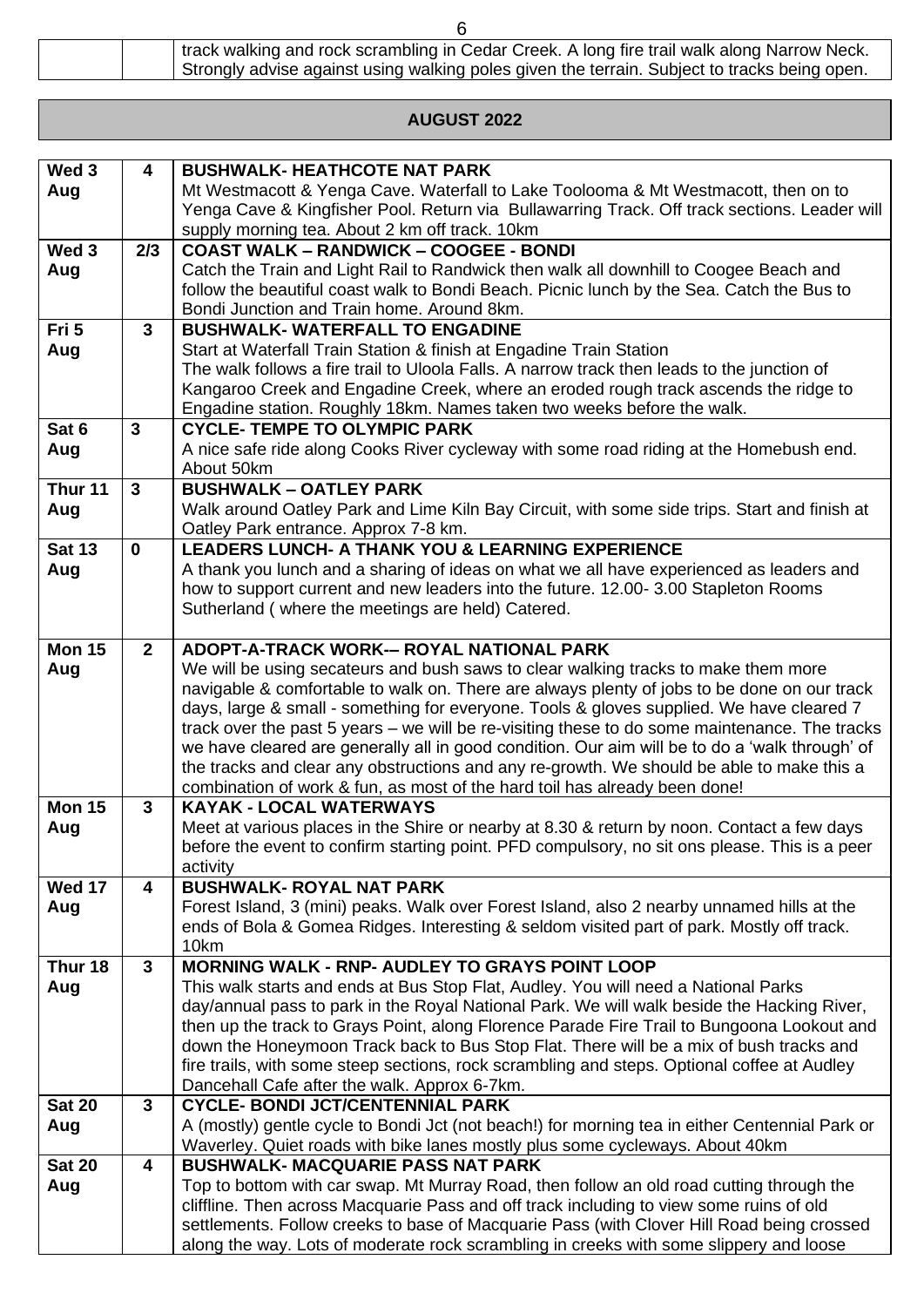|                      |                | rocks. Need to carry water despite being in creeks much of the time. Subject to Track being<br>open.                                                                                                                                                                                                                                                                         |
|----------------------|----------------|------------------------------------------------------------------------------------------------------------------------------------------------------------------------------------------------------------------------------------------------------------------------------------------------------------------------------------------------------------------------------|
| <b>Sun 21</b><br>Aug | 4              | <b>BUSHWALK- ROYAL NAT PARK</b><br>Walking along Kangaroo Creek via a footpad, this is not a formal track but manageable.<br>Access the creek via the Bottle Forest Track along the creek and returning via the Engine<br>Track.                                                                                                                                             |
| <b>Tue 23</b><br>Aug | $\mathbf 1$    | HISTORY STROLL- O'CONNEL TOWN / NEWTOWN<br>Social history of the area incl visit to St Stephen's church & old Camperdown Cemetery<br>perhaps have lunch in a local pub. Train to Newtown station. Distance -as far as you want to<br>go                                                                                                                                      |
| <b>Wed 24</b><br>Aug | 3/4            | <b>BUSHWALK- ROYAL NAT PARK</b><br>Burgh/Lilyvale Loop walk. Starting and finishing at Garrawarra Farm, this loop walk links the<br>Coast, Lilyvale and Burgh tracks so there will be two uphill climbs and some rough smaller<br>tracks along the Hacking River. Some short off-track walking may be encountered.14-15km                                                    |
| <b>Wed 24</b><br>Aug | 3 <sup>1</sup> | <b>CYCLING - CRONULLA TO BARANGAROOO HEADLAND</b><br>My favourite Sydney bike ride! No hills! Meet at Wanda and ride through Woolooware Bay,<br>Botany Bay Foreshore, Alexandra Canal and Bourke Street cycleways. Cruise through<br>Darling Harbour Foreshore to picnic at Barangaroo Headland Reserve overlooking Sydney<br>Harbour Bridge. Return by train. Around 30 km. |
| <b>Sat 27</b><br>Aug | $\mathbf{3}$   | <b>CYCLE-FOUR BRIDGES.</b><br>Can be a taxing ride for newbies but very enjoyable as mostly on safe cycleways. Coffee<br>stop in Oatley. About 40 km                                                                                                                                                                                                                         |
| <b>Mon 29</b><br>Aug | 3              | <b>KAYAK - LOCAL WATERWAYS</b><br>Meet at various places in the Shire or nearby at 8.30 & return by noon. Contact a few days<br>before the event to confirm starting point. PFD compulsory, no sit ons please. This is a peer<br>activity                                                                                                                                    |
| <b>Wed 31</b><br>Aug | 3/4            | <b>BUSHWALK- DHARAWAL NAT PARK</b><br>Seven Creeks Way- Dharawal is our less visited local National Park, but it is well worth a<br>look. This is a walk with several small creek crossings including Iluka, Stokes and Four Mile.<br>Short car shuffle required. 12km                                                                                                       |

**Wed 31 Aug GENERAL MEETING** Sutherland Community Centre, Stapleton Ave Sutherland 7pm. Speaker to be advised

# **SEPTEMBER 2022**

| Thur 1<br><b>Sep</b><br>Sat 3<br><b>Sep</b> | 3<br>3 | <b>BUSHWALK- ROYAL NAT PARK</b><br>Curra Moors loop track -10km loop walk from Sir Bertram Stevens Drive to Eagle Rock and<br>return. Hopefully a good display of spring wildflowers through the heath. No bookings before<br>2 weeks prior to the walk.<br><b>CYCLE- PARAMATTA TO TEMPE</b><br>River cat to Parramatta and return along Parramatta River cycleway and Cooks River                                                                                           |
|---------------------------------------------|--------|------------------------------------------------------------------------------------------------------------------------------------------------------------------------------------------------------------------------------------------------------------------------------------------------------------------------------------------------------------------------------------------------------------------------------------------------------------------------------|
|                                             |        | cycleway to Tempe. About 40 km                                                                                                                                                                                                                                                                                                                                                                                                                                               |
| Wed 7<br><b>Sep</b>                         | 3/4    | <b>BUSHWALK - ROYAL NATIONAL PARK</b><br>Grays Point to Bundeena. A favourite walk across the Royal. Catch the 975 Bus from near<br>Kirrawee to Grays Point school and then walk through to return by Bundeena Ferry. Pass<br>Bungoona Lookout, Audley, Winifred Falls, Anice Falls and Cabbage Tree Basin. Around 22<br>km.                                                                                                                                                 |
| Thur 8<br><b>Sep</b>                        | 3      | <b>BUSHWALK- BLUE MOUNTAINS NAT PARK- BLACKHEATH</b><br>Govetts leap to Evans lookout, Grand Canyon loop to Neates Glen and return to Govetts<br>Leap Enjoy the scenic views and wildflowers between Govetts leap & Evans Lookout then<br>descend into the cooler Grand Canyon with magnificent rain forest vegetation and creek<br>crossings. 150 metre ascent/descent on cliff top track & 350 metre ascent/ descent on the<br>Grand Canyon Loop. Approx 12km all on-track |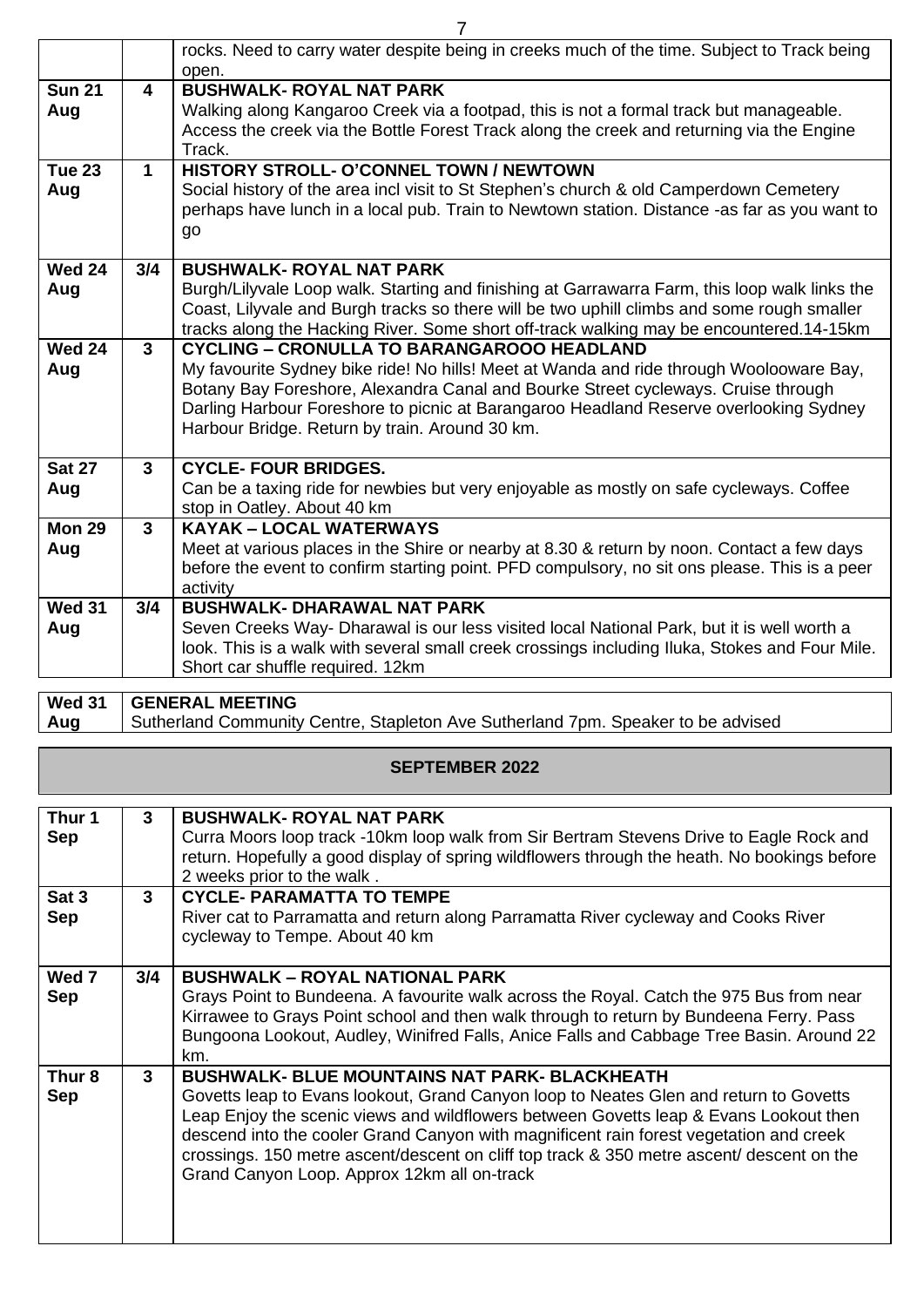| 8                           |              |                                                                                                                                                                                             |  |
|-----------------------------|--------------|---------------------------------------------------------------------------------------------------------------------------------------------------------------------------------------------|--|
| <b>Sat 10</b><br><b>Sep</b> | $\mathbf{3}$ | <b>CYCLE- RHODES ALONG PARRAMATTA RIVER</b><br>Rhodes up and down each side of Parramatta River using various bridges and the Putney                                                        |  |
|                             |              | Punt.                                                                                                                                                                                       |  |
| <b>Sun 11</b>               | 3            | <b>BUSHWALK- - BARREN GROUNDS NATURE RESERVE, BUDDEROO NATIONAL</b><br><b>PARK</b>                                                                                                          |  |
| <b>Sep</b>                  |              | Perfect time of the year to explore Barren Grounds in time to appreciate the wildflowers. The                                                                                               |  |
|                             |              | reserve has a number of short walks to explore which will well fill the day.                                                                                                                |  |
| <b>Wed 14</b><br><b>Sep</b> | $\mathbf{3}$ | <b>COASTAL WALK - KIAMA</b><br>Walk from Love Bay Kiama to Werri Beach Gerringong for lunch at the Gerringong Bowlo                                                                         |  |
|                             |              | Club - then will bus it back to our startdistance about 8km. If Werri lagoon is impassable                                                                                                  |  |
|                             |              | on the day, we will do a 8km walk returning to our cars, and drive to Gerringong for lunch.<br>Coastal scenery, not much shade.                                                             |  |
| <b>Wed 14</b>               | 4            | <b>BUSHWALK- ROYAL NAT PARK</b>                                                                                                                                                             |  |
| <b>Sep</b>                  |              | Engadine & Horseshoe Falls. Follow Engadine Creek down to Head of Navigation, checking                                                                                                      |  |
|                             |              | out Engadine & Horseshoe Falls along the way. If you like a bit of off-track and possibly wet<br>boots this might be for you. 12km                                                          |  |
| Thur 15                     | $\mathbf{3}$ | <b>KAYAK - LOCAL WATERWAYS</b>                                                                                                                                                              |  |
| <b>Sep</b>                  |              | Meet at various places in the Shire or nearby at 8.30 & return by noon. Contact a few days                                                                                                  |  |
|                             |              | before the event to confirm starting point. PFD compulsory, no sit ons please. This is a peer<br>activity                                                                                   |  |
| Thur 15                     | $\mathbf{3}$ | <b>MORNING WALK - RNP-FOREST LOOP AND PALONA CAVE</b>                                                                                                                                       |  |
| <b>Sep</b>                  |              | This walk starts and ends at the Southern end of Lady Carrington Drive. You will need a<br>National Parks day/annual pass to park in the Royal National Park. We will walk down the         |  |
|                             |              | Forest Path beside the Hacking River and Bola Creek, along Lady Carrington Drive to                                                                                                         |  |
|                             |              | Palona Brook then up to Palona Cave. We return along Lady Carrington Drive, with a big hill                                                                                                 |  |
|                             |              | at the end! There will be a mix of bush tracks and fire trails, with some steep sections.<br>Approx 8km.                                                                                    |  |
| <b>Sat 17</b>               | 3            | <b>CYCLE- KYEEMAGH TO ENFIELD</b>                                                                                                                                                           |  |
| <b>Sep</b>                  | 5            | Ride to Enfield nursery for morning tea along Cooks River cycleway. About 30 km<br>FULL PACK WALK- Budawang Nat Park                                                                        |  |
| Sat 17-<br><b>Sun 18</b>    |              | Overnight walk, Long Gully, Fire trail to saddle between Castle Head and Byangee Walls.                                                                                                     |  |
| <b>Sep</b>                  |              | Drop packs and climb to top of Byangee Walls. Then back to saddle and across the southern                                                                                                   |  |
|                             |              | base of the Castle to join Kaliana Ridge Track. Then to Cooyoyo Creek Camping area. The<br>following day climb the Castle and return to cars via Kaliana Ridge track. Some off track        |  |
|                             |              | walking with short descents and ascents.                                                                                                                                                    |  |
| <b>Wed 21</b><br><b>Sep</b> | $\mathbf{3}$ | <b>BUSHWALK- ROYAL NP- CURRA MOORS WILDFLOWER LOOP</b><br>Spring is a wonderful time to walk the Curra Moors as there is an abundance of wild flowers                                       |  |
|                             |              | and birds. The walk will follow the Curra Moors track to the coast, with some stunning views,                                                                                               |  |
|                             |              | then up to Curracurrong for a swim if it is warm. We will then loop back via the fire trail to                                                                                              |  |
|                             |              | return to the start. Some optional off-track for a short exploration for those interested. 10–<br>11km                                                                                      |  |
| <b>Fri 23</b>               | 3/4          | <b>BUSHWALK- ROYAL NAT PARK</b>                                                                                                                                                             |  |
| <b>Sep</b>                  |              | Loftus to Bundeena. Meet a Loftus station and walk across the RNP via Audley, Winifred<br>Falls and Maianbar to Bundeena then catch the ferry back to Cronulla 19km                         |  |
| <b>Sat 24</b>               | $\mathbf{3}$ | <b>CYCLE- BONDI JUNCTION</b>                                                                                                                                                                |  |
| <b>Sep</b>                  |              | A (mostly) gentle cycle to Bondi Jct for morning tea in either Centennial Park or Waverley.                                                                                                 |  |
|                             |              | Quiet roads with bike lanes mostly plus some cycleways. About 40 km                                                                                                                         |  |
| Mon 26                      | $\mathbf{2}$ | ADOPT-A-TRACK WORK-- ROYAL NATIONAL PARK                                                                                                                                                    |  |
| <b>Sep</b>                  |              | We will be using secateurs and bush saws to clear walking tracks to make them more<br>navigable & comfortable to walk on. There are always plenty of jobs to be done on our track           |  |
|                             |              | days, large & small - something for everyone. Tools & gloves supplied. We have cleared 7                                                                                                    |  |
|                             |              | track over the past 5 years – we will be re-visiting these to do some maintenance. The tracks                                                                                               |  |
|                             |              | we have cleared are generally all in good condition. Our aim will be to do a 'walk through' of<br>the tracks and clear any obstructions and any re-growth. We should be able to make this a |  |
|                             |              | combination of work & fun, as most of the hard toil has already been done!                                                                                                                  |  |
| Tue 27<br>Sep               | 2/3          | <b>URBAN WALK- OATLEY PARK</b><br>Walk across the Como/Oatley bridge then through streets and bushland to Oatley Park.                                                                      |  |
|                             |              | Explore this large (50 hectares) area of natural bushland and learn a bit of its history. 12km.                                                                                             |  |
|                             |              | Do not contact before September.                                                                                                                                                            |  |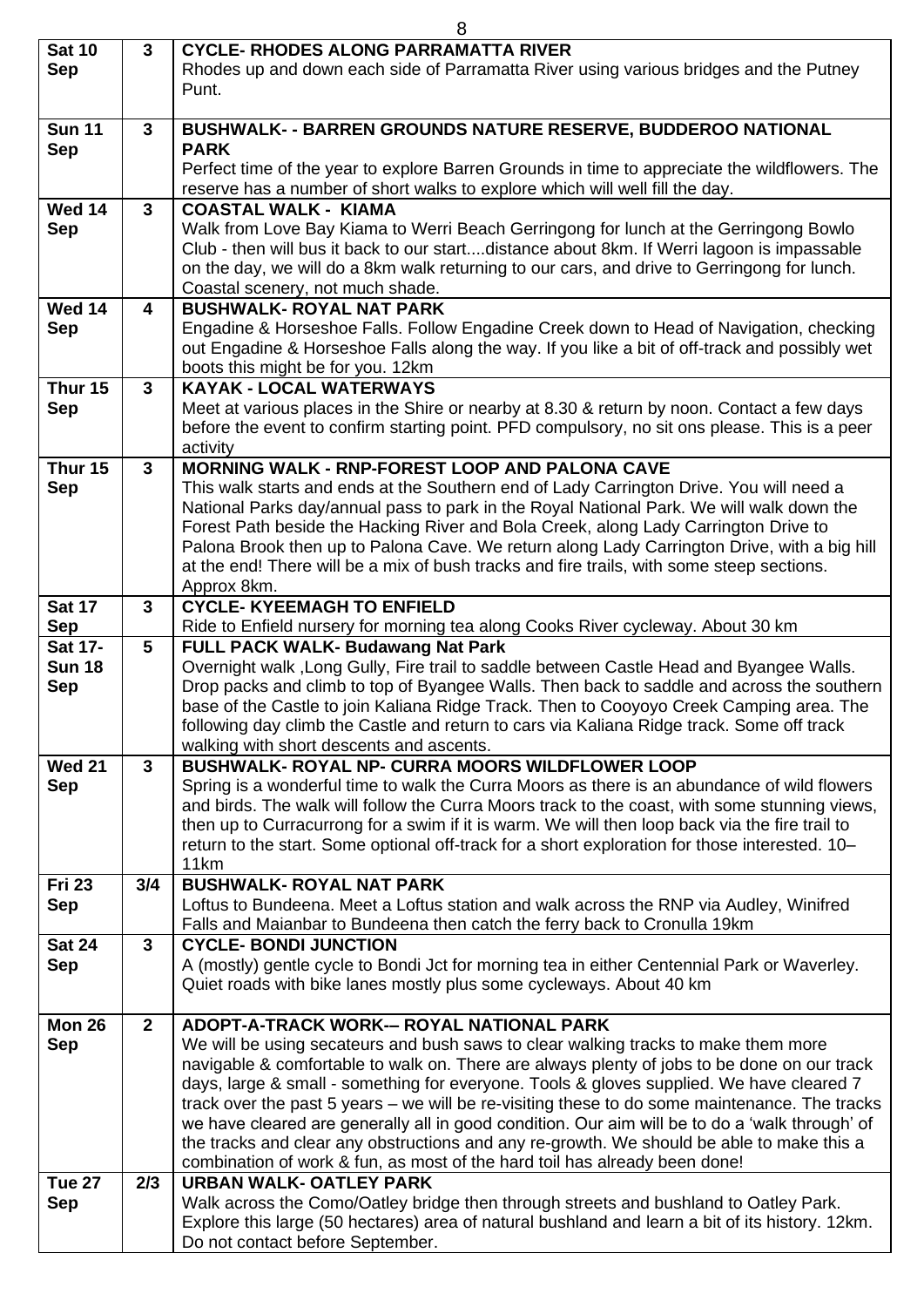| <b>Wed 28</b><br>Sep | <b>BUSHWALK- ROYAL NAT PARK</b><br>Bundeena to Marley return. Spring flowers and warmer weather. 10km "Suggest a walk<br>initiative"                                                                                                      |
|----------------------|-------------------------------------------------------------------------------------------------------------------------------------------------------------------------------------------------------------------------------------------|
| <b>Mon 26</b><br>Sep | <b>KAYAK - LOCAL WATERWAYS</b><br>Meet at various places in the Shire or nearby at 8.30 & return by noon. Contact a few days<br>before the event to confirm starting point. PFD compulsory, no sit ons please. This is a peer<br>activity |

**Wed 28** 

**GENERAL MEETING**

| <b>Sep</b>                                      | Sutherland Community Centre, Stapleton Ave Sutherland 7pm. Speaker to be confirmed in an alert |                                                                                                                                                                                                                                                                                                                                                                                                                                                                                                        |  |
|-------------------------------------------------|------------------------------------------------------------------------------------------------|--------------------------------------------------------------------------------------------------------------------------------------------------------------------------------------------------------------------------------------------------------------------------------------------------------------------------------------------------------------------------------------------------------------------------------------------------------------------------------------------------------|--|
|                                                 |                                                                                                |                                                                                                                                                                                                                                                                                                                                                                                                                                                                                                        |  |
|                                                 |                                                                                                | <b>ADVANCE NOTICES</b>                                                                                                                                                                                                                                                                                                                                                                                                                                                                                 |  |
|                                                 |                                                                                                |                                                                                                                                                                                                                                                                                                                                                                                                                                                                                                        |  |
| Thur <sub>27</sub><br>to 30<br>Oct              | $\mathbf{3}$                                                                                   | <b>CYCLING IN CANBERRA</b><br>Alix Palmer will lead two one day rides - one on Friday 28th and one on Saturday 29th.<br>More details later. Book your own style of accommodation directly with Alivio Tourist Park<br>for three nights, from Thursday night, checking out Sunday, or whatever suits. Numbers<br>limited.                                                                                                                                                                               |  |
| Sat 3<br><b>Dec</b>                             | $\mathbf{0}$                                                                                   | <b>XMAS BREAKFAST</b><br>Keep this date free for our annual Xmas catch up and free BBQ. More details next program.<br>BBQ cooked and supplied by the club. A great way to connect and get to know new and old<br>members.                                                                                                                                                                                                                                                                              |  |
| <b>Sun 29</b><br>Jan to<br>Sun 5<br>Feb<br>2023 | 2,3,4                                                                                          | <b>BUSHWALKING- KOSCIUSZKO NP - CHARLOTTE PASS</b><br>Pygmy Possum Lodge, Charlotte Pass. Our annual week of alpine walking activities based<br>at Pygmy Possum Lodge. Walks each day & possibly an overnight walk for those interested.<br>Room rates approx - Couple \$666, Twin share \$333 each, Single \$433. Rooms have en-<br>suites and meals are self catering. TRIP FULL.                                                                                                                    |  |
| Feb<br>2022                                     | 2,3,4                                                                                          | Expressions of Interest in a second week at Pygmy Possum Lodge. "Suggest a walk<br>initiative"                                                                                                                                                                                                                                                                                                                                                                                                         |  |
| Feb/Mar<br>2023                                 | 6                                                                                              | <b>FULL PACK WALK- TASMANIA</b><br>Eastern and/or Western Arthurs traverses depending on group interests and capabilities and<br>any track closures. Demanding walking over up to nine days with fantastic scenery. Some<br>exposed areas and potentially slippery rock in wet weather and muddy sections of track.<br>Need to be a seasoned overnight walker used to rock scrambling and have high quality wet<br>weather and thermal gear and cooking equipment (with no fires allowed in the area). |  |

# **FOR INFORMATION ABOUT ACTIVITIES IN THIS PROGRAM EMAIL info@sutherlandbushwalkers.org.au**



9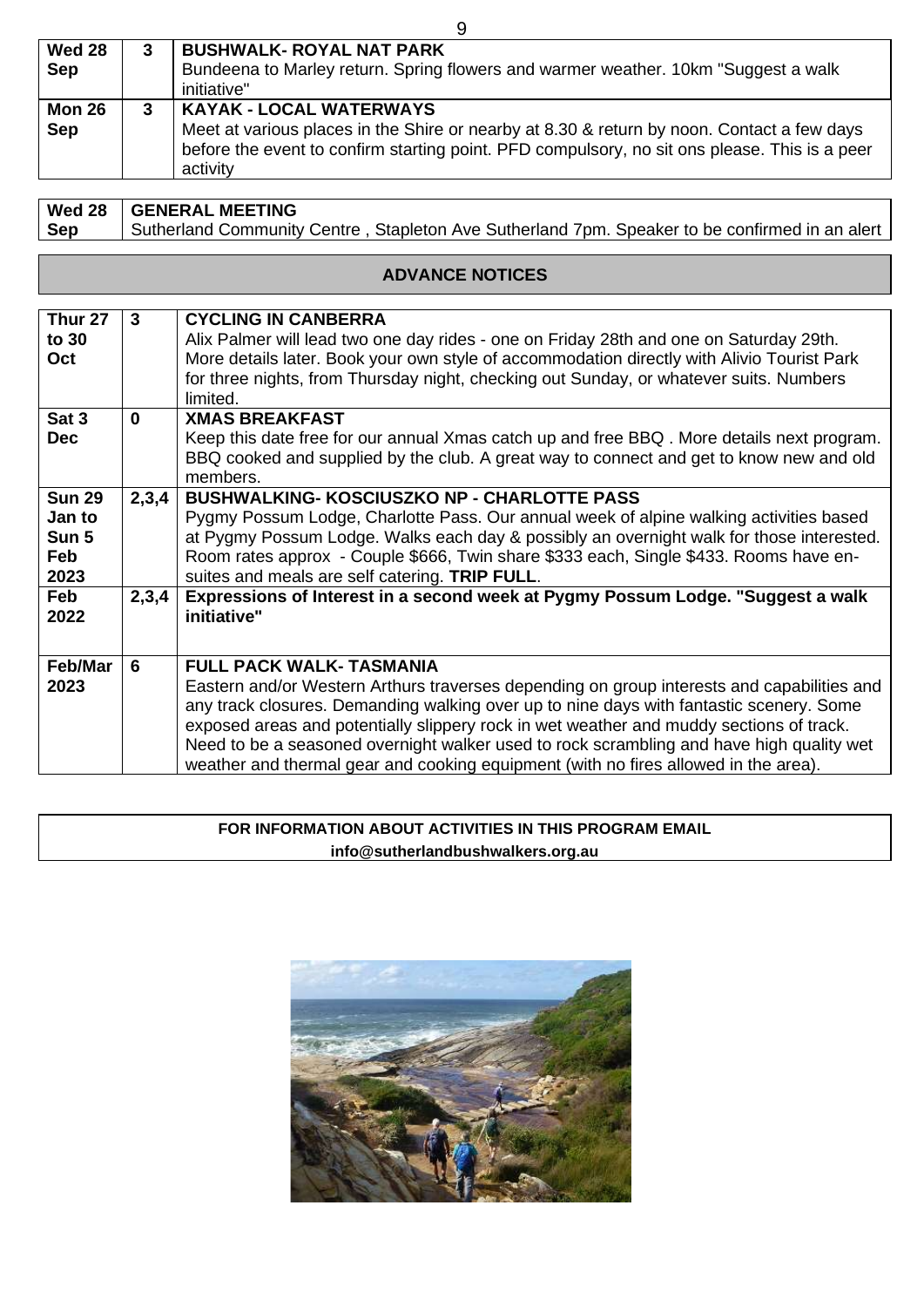

Wombat Creek Barrington Tops 3 May 22



Menai to Barden Ridge



Maddens Falls Darawal NP